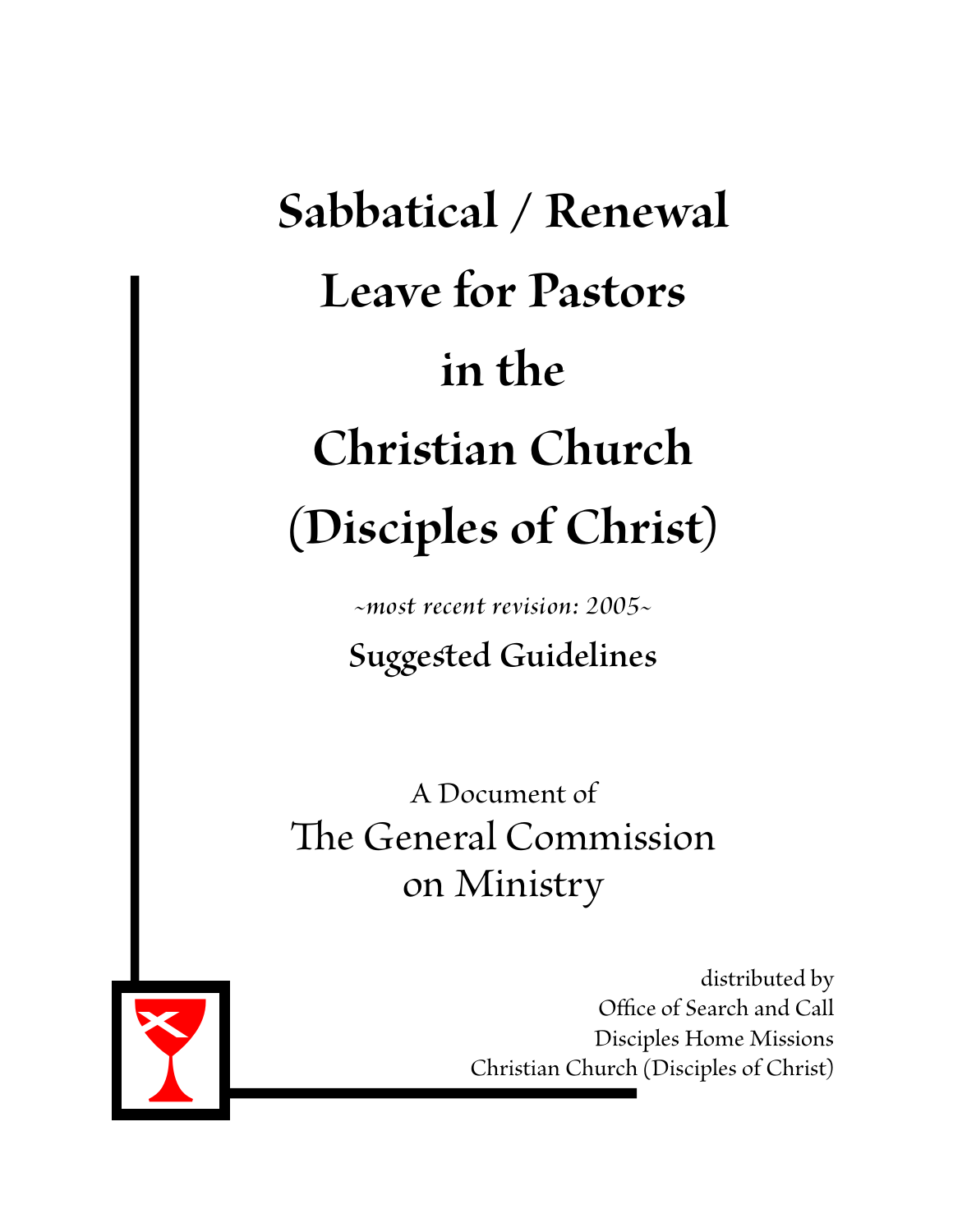# **Guidelines for Sabbatical/Renewal Leave**

*Vital congregational ministry depends on the leadership of pastors, . . . whose hearts sing with vision, creativity, faith, competence and passion. --Richard Bruesehoff, Clergy Renewal: The Alban Guide to Pastoral Sabbaticals*

*Remember the Sabbath day, to keep it holy. Six days you shall labor, and do all your work; but the seventh day is a Sabbath to the Lord your God; in it you shall not do any work, you, or your son, or your daughter, your manservant, or your maidservant, or your cattle, or the sojourner who is within your gates; for in six days the Lord made heaven and earth, the sea, and all that is in them, and rested the seventh day; therefore, the Lord blessed the Sabbath day and hallowed it. --Exodus 20: 8-11*

*The Lord said to Moses on Mount Sinai, "Say to the people of Israel, 'When you come into the land which I give you, the land shall keep a Sabbath to the Lord. Six years you shall sow your field, and six years you shall prune your vineyard, and gather in its fruits, but in the seventh year there shall be a sabbath of solemn rest for the land, a sabbath to the Lord; you shall not sow your field or prune your vineyard.'"*

*--Leviticus 25: 1-5*

Renewal provides those opportunities for the heart to sing but Sabbath rest has become a lost concept in modern life. Current technology and multi-tasking have inhibited the ability to balance periods of work and rest. Many faithful people feel that they must work ever longer and harder even though this is contrary not only to the wisdom of biblical teachings but to all we know about learning, productivity and creativity. For peak performance, all humans need a good rhythm of work/rest. God's people today need to re-learn the importance of Sabbath.

Sabbatical/Renewal Leaves have proven to be a blessing to both congregations and pastoral leadership. Sabbath is a central biblical concept. The word "Sabbath" means "stop." As God rested from the work of creation, God also commands that very creation to stop working and rest.

### **The Pastor**

Congregations expect much of their ministers and ministers expect much of themselves. In healthy relationships between congregations and their ministers, there is a sense of mutual care. The minister cares for the members of the congregation and they also care for the minister.

Temperament and practice must find a balance for healthy ministry. Everyone needs time away periodically to reflect, renew and recover the work/rest rhythm necessary to complement effective ministry.

A Sabbatical/Renewal Leave offers the minister time for reassessment of his/her ministry, which can be difficult to do while engaged in the day-to-day tasks for ministry. By changing the scene and the pace as well as engaging in different activities, ministers find themselves enriched spiritually, mentally and even physically.

# **The Congregation**

When a minister takes a Sabbatical/Renewal Leave, the congregation will benefit from the opportunity to reflect on its mission and ministry, experience different gifts of **~1~**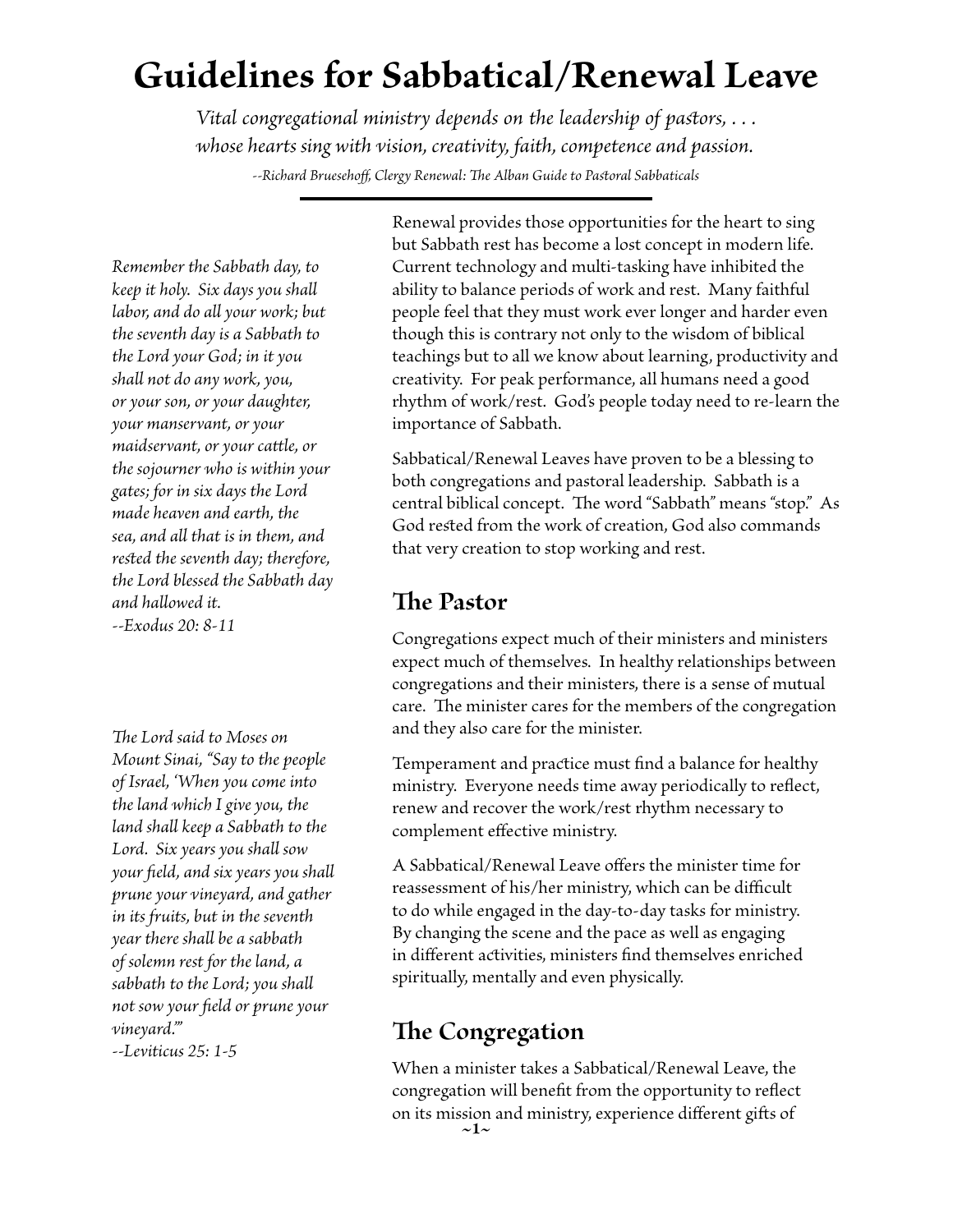*Jesus often withdrew from the crowds, for renewal and to seek a quiet place to pray:*

*And after he had dismissed the crowds, he went up on the mountain by himself to pray. --Matthew 14:23*

*And in the morning, a great while before day, he rose and went out to a lonely place, and there he prayed, --Mark 1:35*

*But so much more the report went abroad concerning him; and great multitudes gathered to hear and to be healed of their infirmities. But he withdrew to the wilderness and prayed. --Luke 5:15-16*

*In these days he went out to the mountain to pray; and all night he continued in prayer to God. --Luke 6:12*

leadership and perhaps discover their own unique areas of ministry.

A pre-sabbatical planning process that enhances skills of church leadership is vital for the success of the leave.

## **Once Upon A Time . . .**

. . . there was a minister who, in addition to his service with the congregation, was very involved in community outreach. He served on community service boards and participated in their outreach projects. As part of the planning for his Renewal Leave, several members of the congregation agreed to take the minister's place on the community service boards and outreach projects. The church members discovered that they not only had the skills for doing the work, they enjoyed it. Then, as the time came for the minister to return, they wondered how they would tell him that they wanted to continue the community service.

Meanwhile, the minister was using his Renewal Leave to reflect on his ministry as well as his dreams and hopes for the congregation. He came to the conclusion that he needed and wanted to step back from so much community involvement. When he returned from his Renewal Leave, both he and the congregation were prepared and eager to make this change. The Renewal Leave allowed God space to work in both the congregation and minister. (A true story.)

### **What Is Sabbatical/Renewal Leave?**

In the context of ministry, Sabbatical/Renewal time is for spiritual renewal and growth. It is therefore, personal and individual in nature. Most Sabbatical/Renewal Leaves include study, spiritual retreat and rest. Some studies have concluded that persons do best when they spend at least a portion of the leave away from familiar surroundings. In order for a fruitful renewal, one must assess current patterns. Time away allows this to occur.

While the elements of rest and relaxation are common to both vacation and Sabbatical/Renewal Leave, vacation is generally used for family time. However, many churches recognize that family is part of the renewal and encourage the minister to include family in part of the Sabbatical/Renewal Leave.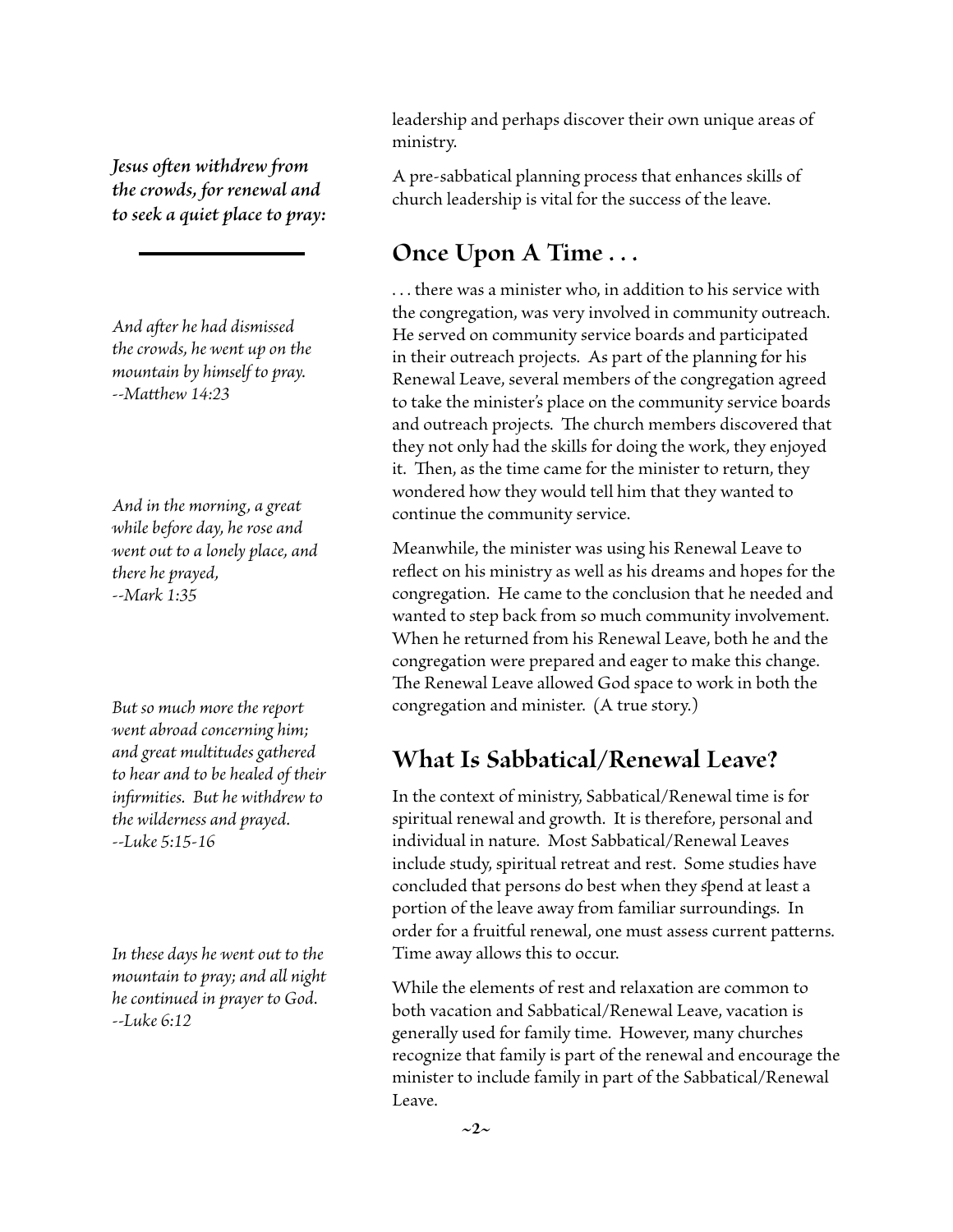*What Disciples ministers are saying about their Sabbatical/Renewal time:*

*The sabbatical renewal provided Community Christian Church and me a time for indepth, refreshing reflection on diversity. After the sabbatical, the congregation noted that I had returned to Community's embrace with greater vitality than ever before and with a refined sense of what it takes for a congregation to be authentically, excitingly and joyfully diverse. --Robert Lee Hill Community Christian Church Kansas City, MO*

*During my sabbatical leave the congregation was challenged to fulfill many responsibilities and became more self-reliant. I had three months to focus on my spiritual life and to enjoy some true relaxation. Upon my return there were more people willing to say "yes" to leadership responsibilities. In the process I was refreshed and able to give more of myself to the challenges of spiritual leadership and formation. --Joanne VerBurg Covenant Christian Church Cary, NC*

### **When Should Such A Leave Occur?**

The academic model for sabbatical is one year of paid sabbatical after every seven years of service. In the past, those congregations that gave sabbaticals often followed the eligibility period but not the duration for sabbaticals.

Emerging models for the church are now providing Sabbatical/Renewal Leaves after shorter periods of service.

Most Regions of the Christian Church (Disciples of Christ) encourage a three-month Sabbatical/Renewal Leave after five years of ministry. Regardless of the duration, it is vital the leave be taken as a continuous, uninterrupted block of time.

Each congregation and its minister will want to consider the church year as well as its particular congregational cycles when planning the Sabbatical/Renewal Leave. For example, most churches (and ministers!) would not be enthusiastic about a Sabbatical during the entire season of Advent/ Christmas or Lent/Easter.

It is helpful for a congregation to have a written Sabbatical/ Renewal Leave policy. Typically, these policies include

- *1. Eligibility for leave*
- *2. Duration of the leave*
- *3. How and to whom the leave request is made*
- *4. Compensation issues*
- *5. A report of how the leave was experienced*

*6. An expectation of continued ministry in that setting* A sample policy from a Christian Church (Disciples of Christ) congregation is included at the end of this document.

# **Staffing During Such A Leave**

Both the congregation and minister may be concerned about fulfilling pastoral needs during the leave. Who will staff the church? Preach and lead worship on Sunday mornings? Celebrate weddings and funerals? Make hospital visits? Make church growth calls?

As a spiritual leader of the congregation, an elder or deacon might relish the opportunity to use his/her gifts and graces for ministry.

A retired minister might be delighted to serve the congregation in the minister's absence, knowing that this service would be for a short period of time. Some may even  $\sim$ 3 $\sim$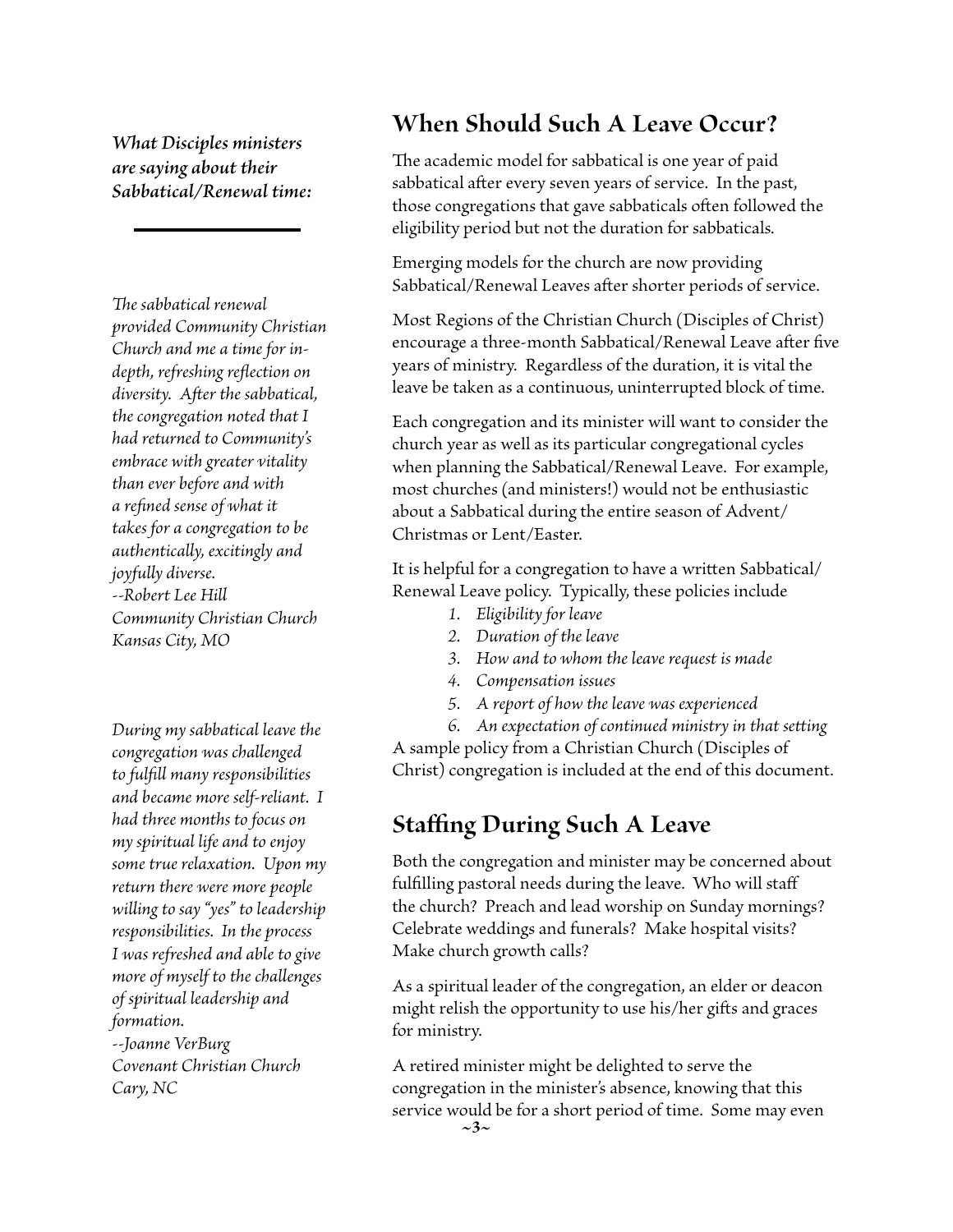see such special service as a calling within their call.

*The break from routines allowed the space and time I needed to reflect on my life and relationships. The travel, rest and educational offerings enriched my life and sense of direction. There is an ongoing process of listening to God to ascertain how to employ all that I gained during my leave. --Bob Dailey First Christian Church Bedford, IN*

*The sabbatical was a time of renewal for me and a time of new leadership and learning for the congregation as they attempted to parallel my experience of deeper prayer and worship as well as more healthy physical activity. --Sharon Watkins*

*Disciples Christian Church Bartlesville, OK*

*The sabbatical was an unbelievable gift; it was much needed and at the same time an unspeakable luxury. . .the congregation was never far from my prayers and thoughts. Not in a brooding, worrying sort of way, but in a thankful, pleasing sort of way. --Holly McKissick St Andrew Christian Church Olathe, KS*

Other options would be to hire a seminary intern or graduate or a licensed minister. Some are still awaiting a call after completing seminary or licensed ministry training. The congregation could offer the newly trained minister an opportunity to gain additional experience.

The Regional Minister or other regional staff may be able to commit to preach during the minister's leave. This would give the congregation and Regional Minister an opportunity to get to know each other better.

# **Funding A Sabbatical/Renewal Leave**

Congregational leaders and ministers often assume that they cannot afford a Sabbatical/Renewal Leave. These concerns should not be roadblocks to discussing a Leave.

During the sabbatical, the congregation continues to provide salary, housing, Pension Plan dues and health care premiums for its minister.

It is best to plan ahead. If a congregation offered its minister a Sabbatical/Renewal Leave in five years and began setting aside just \$100.00 per month (or \$46.14 bi-weekly), in five years the congregation would have \$6,000.00 plus interest to fund many of the costs associated with the minister's leave.

# **A Concluding Word**

A Sabbatical/Renewal Leave comes as a partnership between minister and congregation. Leave-taking and return are significant moments, appropriately marked in worship.

In the worship service immediately preceding the sabbatical, acknowledge the excitement, anticipation (as well as anxiety) in prayer, litany and exchange of symbols.

On the minister's return, the congregation will want to find ways to say, "Welcome back!" In the worship service through prayer, litany and exchange of gifts, acknowledge the minister's absence and return as well as changes that have taken place in the congregation.

Congregations that celebrate both the beginning of the Sabbatical as well as their minister's return discover that they are richly blessed.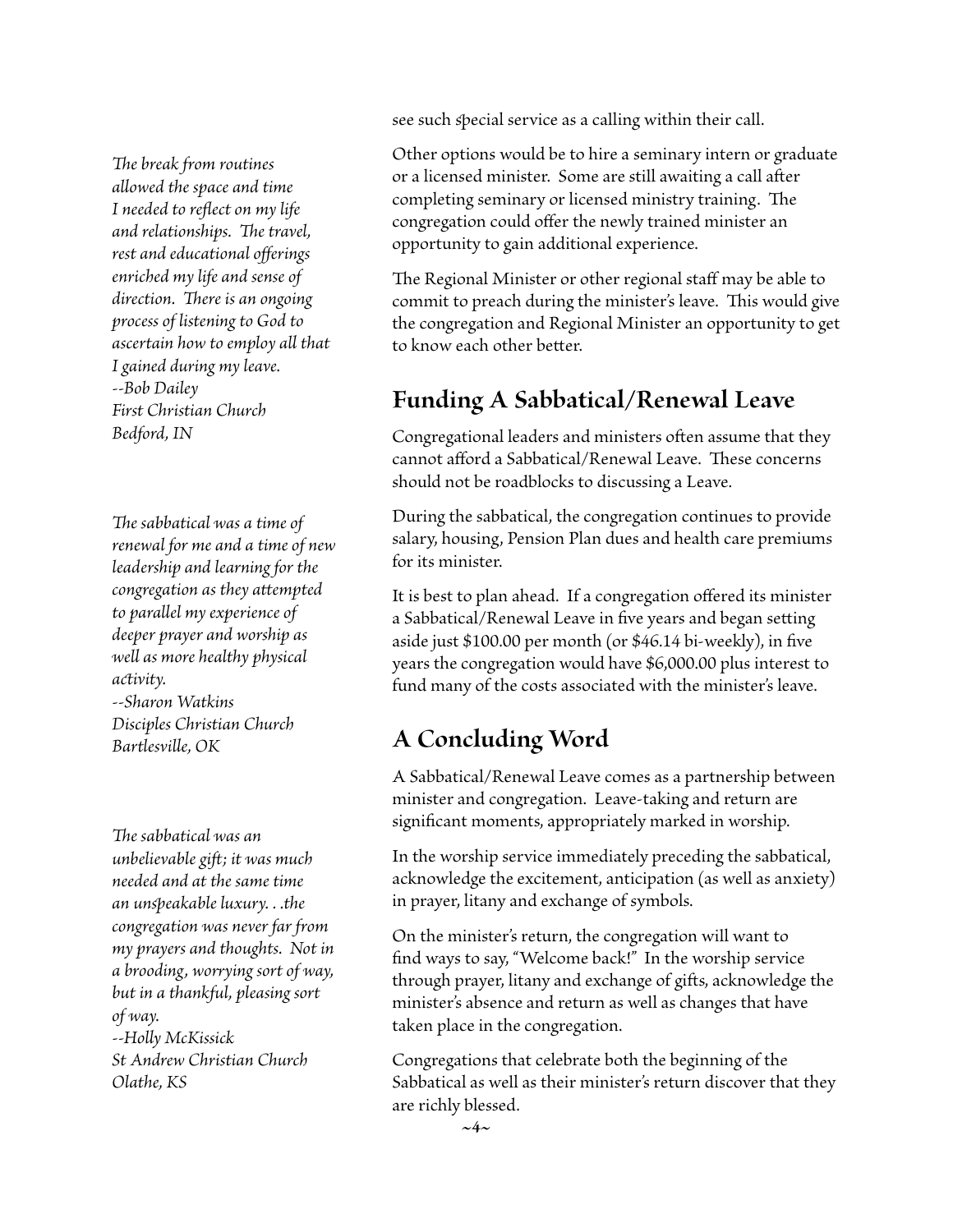# Sample Sabbatical/Renewal Leave Policy

The congregation affirms that continuing education involvements and leaves are beneficial to both the ministerial staff and congregation. Such opportunities are intended to enhance skills, increase competence and expand horizons of the minister for his or her ministry with the congregation. Time is granted each year for short-term study opportunities. Occasions for longer term extended study (sabbatical) will also be considered under the conditions detailed below. Sabbaticals provide prime opportunities for renewal of spirit, extended study, reflections and planning and creative growth that normal routines do not allow.

- 1. *Members of the full-time ministerial staff shall be eligible for a three-month sabbatical leave after completing six years of employment by University Park Christian Church. After a sabbatical has been completed, the minister shall be eligible for a sabbatical again in five years.*
- 2. *Such leaves are intended for the mutual benefit and growth of both the minister and the congregation. The timing for the sabbatical leave is a concern and must be compatible with the congregation's present needs and programming. Therefore, the time of the sabbatical leave and its funding must be approved by the Board.*
- 3. *The minister should begin the request process in the year before the intended sabbatical and complete the process at least six months before the desired sabbatical's beginning. A formal written proposal should be developed and include expectations, focus of the sabbatical, presumed benefits for and impact upon one's work in the ministry, and detailing of the work*  being left behind. The contents of the proposal should be considered negotiable with the Cabinet *and approved by the Board.*
- 4. *Sabbaticals shall not be considered a use of the minister's vacation time. Earned vacation time would not be ordinarily used to extend the period of absence beyond three months.*
- 5. *Financial support of the minister by the congregation during a sabbatical leave will continue full salary and housing allowance, retirement benefits, books and journals and insurance.*
- 6. *During the sabbatical year, no other continuing education time will be provided. In addition, the minister is entitled to a proportionate share of the budgeted travel allowance for the year.*
- 7. *The Moderator of the Board will appoint, and the Board approve, a special task force to be known as the Sabbatical Committee. This committee's basic responsibilities will be to manage and coordinate congregational work being left behind by the minister and to assure quality care of the congregation during the minister's leave. The committee will meet with the minister prior to the sabbatical to develop an understanding of and plans to accomplish those tasks. Immediately after the sabbatical, the committee will bring the minister up-to-date on the congregation's life and programs. The committee will have at least five members, which will include the Moderator of the Board and an Elder of the congregation.*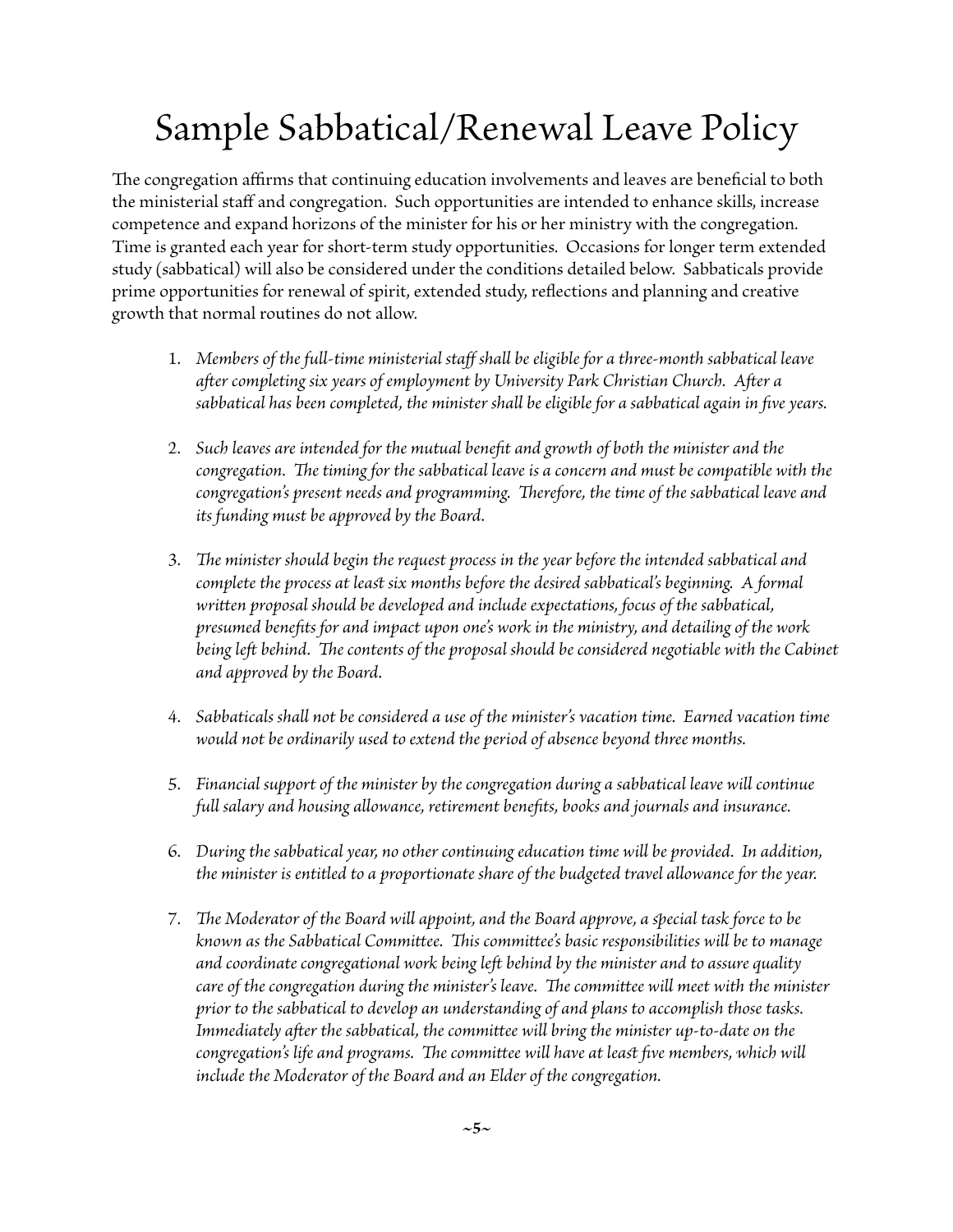- 8. *The hiring of any individuals to serve as replacement for staff on a sabbatical leave will be negotiated by the Sabbatical Committee and be approved by the Board.*
- 9. *In order for the congregation to benefit from the personal and professional renewal of its ministerial leadership after a paid sabbatical leave of absence, the minister shall remain in the employment of the congregation for at least one year following the minister's return from the sabbatical.*
- 10. *No two members of the staff may be on sabbatical leave within nine months of each other.*
- 11. *Evaluations of the sabbatical leave and its impact on the minister and the congregation are helpful means for planning such future opportunities. Evaluative reports should be submitted to the Cabinet and shared with the congregation by both the Sabbatical Committee and the minister within thirty days after the leave is completed. The reports should include the benefits and disappointments for both the minister and the congregation, as well as any recommendations for the future.*

Policy on Ministerial Sabbaticals University Park Christian Church Indianapolis, Indiana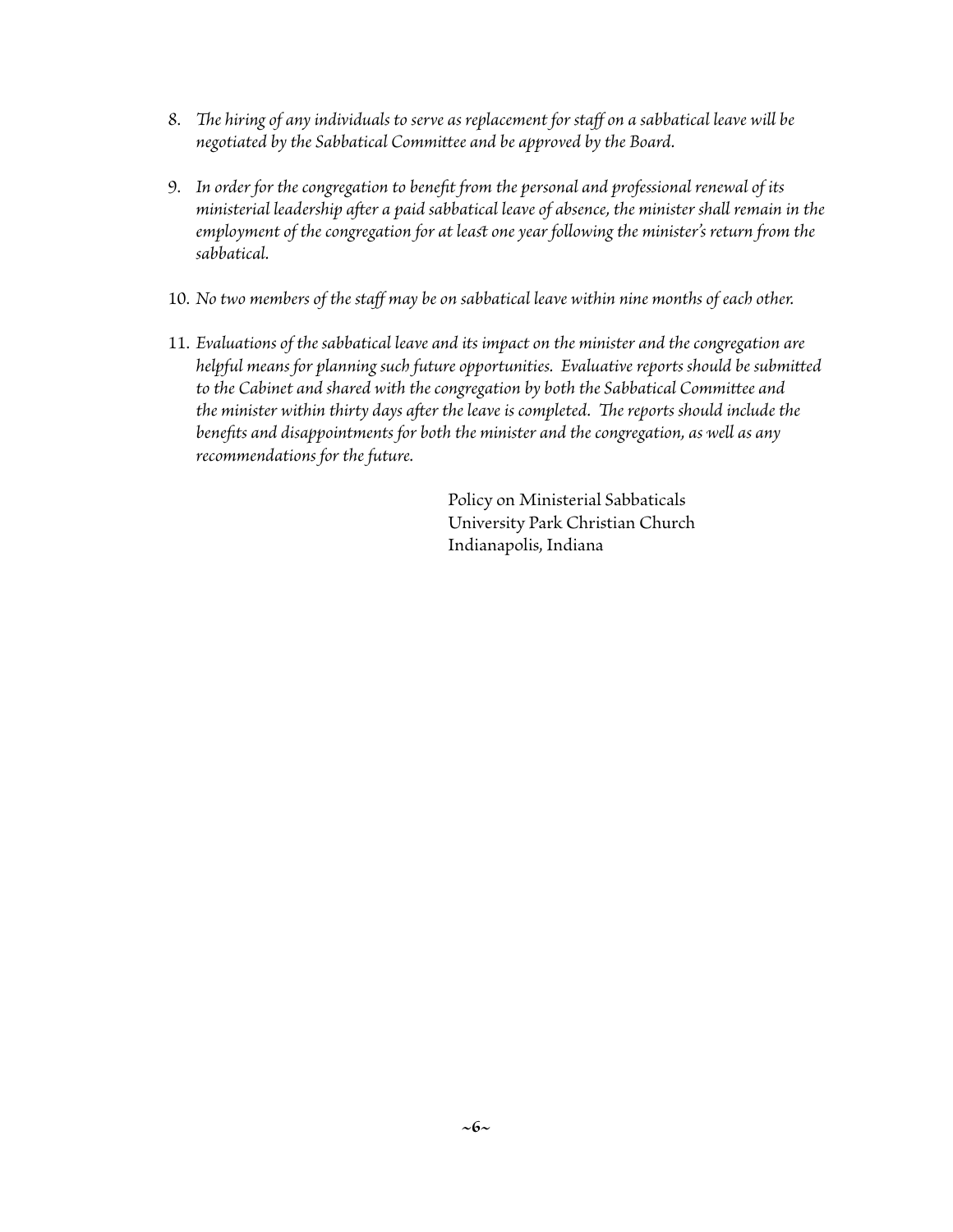|                                                                                                              | ${\bf Sabbatical~Prayer}$ (based on prayers attributed to St. Patrick $\otimes$ |  |
|--------------------------------------------------------------------------------------------------------------|---------------------------------------------------------------------------------|--|
| A Worship Service of Sending Forth                                                                           | blessing from the <u>Carmine Gadelica</u> )                                     |  |
|                                                                                                              | Spirit of Fire, kindle in our hearts                                            |  |
| Bethany Christian Church                                                                                     | A flame of love for all your children                                           |  |
| Tulsa, Oklahoma                                                                                              | for friend and foe, and kindred all                                             |  |
|                                                                                                              | Teach us to love each other;                                                    |  |
| Prelude                                                                                                      | without malice, without jealousy, without envy,                                 |  |
| Call to worship                                                                                              | without fear of any under the sun.                                              |  |
| L: Our steps are made firm by the Lord.                                                                      | [(spouse)]<br>(minister) [and<br>Shield                                         |  |
| R: When God delights in our way.                                                                             | on their sabbatical journey                                                     |  |
| L: Though we stumble we shall not fall headlong.                                                             | with strong power of the seraphim                                               |  |
| R: For the Lord holds us by the hand                                                                         | with angels and archangels attending,                                           |  |
| All: May our hearts not turn back nor our steps depart from Gods way.                                        | with the prayers of the prophets and apostles,                                  |  |
| "How Lovely, Lord, How Lovely"<br>Opening Hymn                                                               | the companionship of the saints,                                                |  |
| Invocation                                                                                                   | the power of the Holy Trinity                                                   |  |
|                                                                                                              | Creator, Christ and Holy Spirit.                                                |  |
| Hymn of Preparation "Christ Beside Me"                                                                       |                                                                                 |  |
| (tune: Morning Has Broken)                                                                                   | (associate minister) and] our congregational<br>Bless [                         |  |
| 1. Christ beside me, Christ before me, Christ behind me, Lord of                                             | leaders;                                                                        |  |
| my heart; Christ within me, Christ below me, Christ above me,                                                | Your strength to direct them,                                                   |  |
| never to part.                                                                                               | Your power to sustain them,                                                     |  |
| Christ all<br>2. Christ on my right hand, Christ on my left hand,                                            | Your wisdom to guide them,                                                      |  |
| around me, shield in the strife; Christ in my sleeping, Christ in                                            | Your vision to light them,                                                      |  |
| my sitting, Christ in my rising, light of my life.                                                           | Your ear to their hearing,                                                      |  |
| be on all<br>3. Christ be in all hearts, thinking about me, Christ                                           | Your word to their speaking,                                                    |  |
| that see me, in<br>tongues telling of me; Christ be the vision in eyes<br>ears that hear me, Christ ever be. | Your pathway before them.                                                       |  |
| 4. Christ beside me, Christ before me, Christ behind me, Lord of                                             | The guarding of Christ surround our congregation,                               |  |
| my heart; Christ within me, Christ below me, Christ above me,                                                | each step of our journey,                                                       |  |
| never to part.                                                                                               | to aid us and enfold us,                                                        |  |
| Genesis 12: 1-9<br>The Reading of the Word                                                                   | Each day and night. Amen.                                                       |  |
| Hebrews 11: 13-16                                                                                            | Lord's Prayer                                                                   |  |
| "Lead Me Lord"<br>Prayer Hymn                                                                                | Gloria Patri                                                                    |  |
| Celebrations and Concerns of the Community                                                                   | Mark 6: 6b-13<br>The Reading of the Gospel                                      |  |
| M: The Lord be with you.                                                                                     | Choir<br>"Irish Blessing"<br>The Word in Music                                  |  |
| $\sim$ 7 $\sim$<br>C: And with Your Spirit.                                                                  |                                                                                 |  |

**~7~**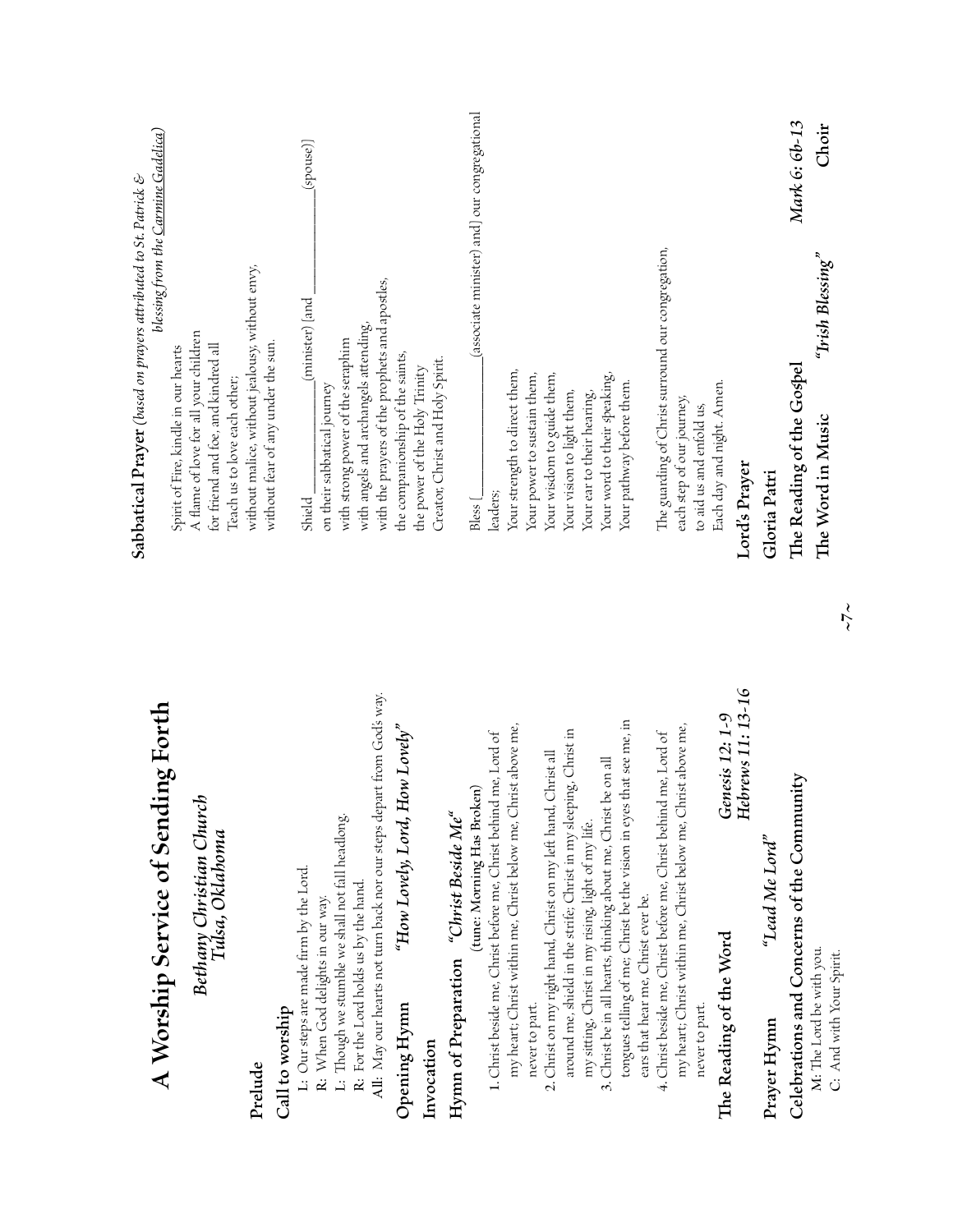# **Sermon**

"When You Do This, Remember  $Me$ " **Communion Hymn** *"When You Do This, Remember Me"* Communion Hymn

Communion **Communion**

**Offering**

**Doxology**

Prayer of Dedication **Prayer of Dedication**

Hymn of Invitation "He Leadeth Me, O Blessed Thought" **Hymn of Invitation** *"He Leadeth Me, O Blessed Thought"* Sabbatical Send Out and Transition of Leadership **Sabbatical Send Out and Transition of Leadership**

# People: As a family of Christians, we proclaim our love for God, Jesus, and

that you will bless \_\_\_\_\_\_\_\_\_\_(minister) [and \_\_\_\_\_\_\_\_(spouse)] (spouse) **People:** As a family of Christians, we proclaim our love for God, Jesus, and grow in faith. We ask this in the name of Christ, who connects us grow in faith. We ask this in the name of Christ, who connects us know that time and distance do not separate us from love for one know that time and distance do not separate us from love for one (and spouse) on a journey of faith. As a family of Christians we (and spouse) on a journey of faith. As a family of Christians we another in Christ. As a family of Christians, we pray, dear God, another in Christ. As a family of Christians, we pray, dear God, one another. As a family of Christians, we send out our pastor and this congregation during this sabbatical, so that we all may and this congregation during this sabbatical, so that we all may one another. As a family of Christians, we send out our pastor (minister) [and all in the Holy Spirit. Amen. all in the Holy Spirit. Amen. that you will bless

every path before you be smooth; man, woman and child welcome every path before you be smooth; man, woman and child welcome you, dear presence, in every dealing. Favourable company, be with you, dear presence, in every dealing. Favourable company, be with you stay, Creator, Christ, and Holy Spirit. Bright angels walk with you stay, Creator, Christ, and Holy Spirit. Bright angels walk with you. May you arrive at every place, may you return home. May you. May you arrive at every place, may you return home. May travel be without sorrow. May the Trinity protect you wherever travel be without sorrow. May the Trinity protect you wherever The path you walk, Christ walks it. May the lands in which you **Leader:** The path you walk, Christ walks it. May the lands in which you you. A truly good journey. Amen. you. A truly good journey. Amen. Leader:

# The Benediction **The Benediction**

"Go Now In Peace" **The Sending Out Hymn** *"Go Now In Peace"* The Sending Out Hymn

# Considerations **Considerations**

- Fellowship Hall. Display boards were mounted to help the Fellowship Hall. Display boards were mounted to help the congregation follow the route of the Sabbatical pilgrimage, congregation follow the route of the Sabbatical pilgrimage, This worship service was followed by a reception in the • This worship service was followed by a reception in the especially to England, Scotland and Ireland. especially to England, Scotland and Ireland.
- during the Sabbatical for the pastor and spouse, for the associate during the Sabbatical for the pastor and spouse, for the associate minister and congregational leaders, for the staff and for the minister and congregational leaders, for the staff and for the Members of the congregation also pledged to pray regularly  $\bullet$  Members of the congregation also pledged to pray regularly growth of the congregation. growth of the congregation.  $\ddot{\phantom{0}}$
- the minister turned over the church keys to the interim minister. the minister turned over the church keys to the interim minister. In another congregation, the leave-taking was symbolized when  $\bullet$  In another congregation, the leave-taking was symbolized when Then the chair of the sabbatical committee prayed over their Then the chair of the sabbatical committee prayed over their linked hands. linked hands.  $\ddot{\phantom{0}}$
- Upon the minister's return, a celebration of welcome and return *thank you for the safe return of our pastor, \_\_\_\_\_\_\_\_\_\_. As*   $\bullet\quad$  Upon the minister's return, a celebration of welcome and return *we move forward from this day, give us the wisdom and vision*  to find new ways of being in this world. We ask in the name of *to find new ways of being in this world. We ask in the name of*  we move forward from this day, give us the wisdom and vision *Spirit as it works to be the body of Christ in a world of change us through \_\_\_\_\_\_\_\_\_ (associate or interim minister), and*  Spirit as it works to be the body of Christ in a world of change (associate or interim minister), and cherished. You have filled this community of faith with your *cherished. You have filled this community of faith with your*  might include a prayer of thanksgiving such as the following: and growth. Thank you for the leadership that was offered *and growth. Thank you for the leadership that was offered*  might include a prayer of thanksgiving such as the following: Eternal God, your presence among us is welcomed and *Eternal God, your presence among us is welcomed and Christ, who connects us all in the Holy Spirit. Amen.*  Christ, who connects us all in the Holy Spirit. Amen. thank you for the safe return of our pastor, \_ us through
- minister and congregation will want to reverse the exchange in minister and congregation will want to reverse the exchange in If there was an exchange of symbols at the leave-taking, the  $\bullet\quad$  If there was an exchange of symbols at the leave-taking, the the service of welcome and return. the service of welcome and return.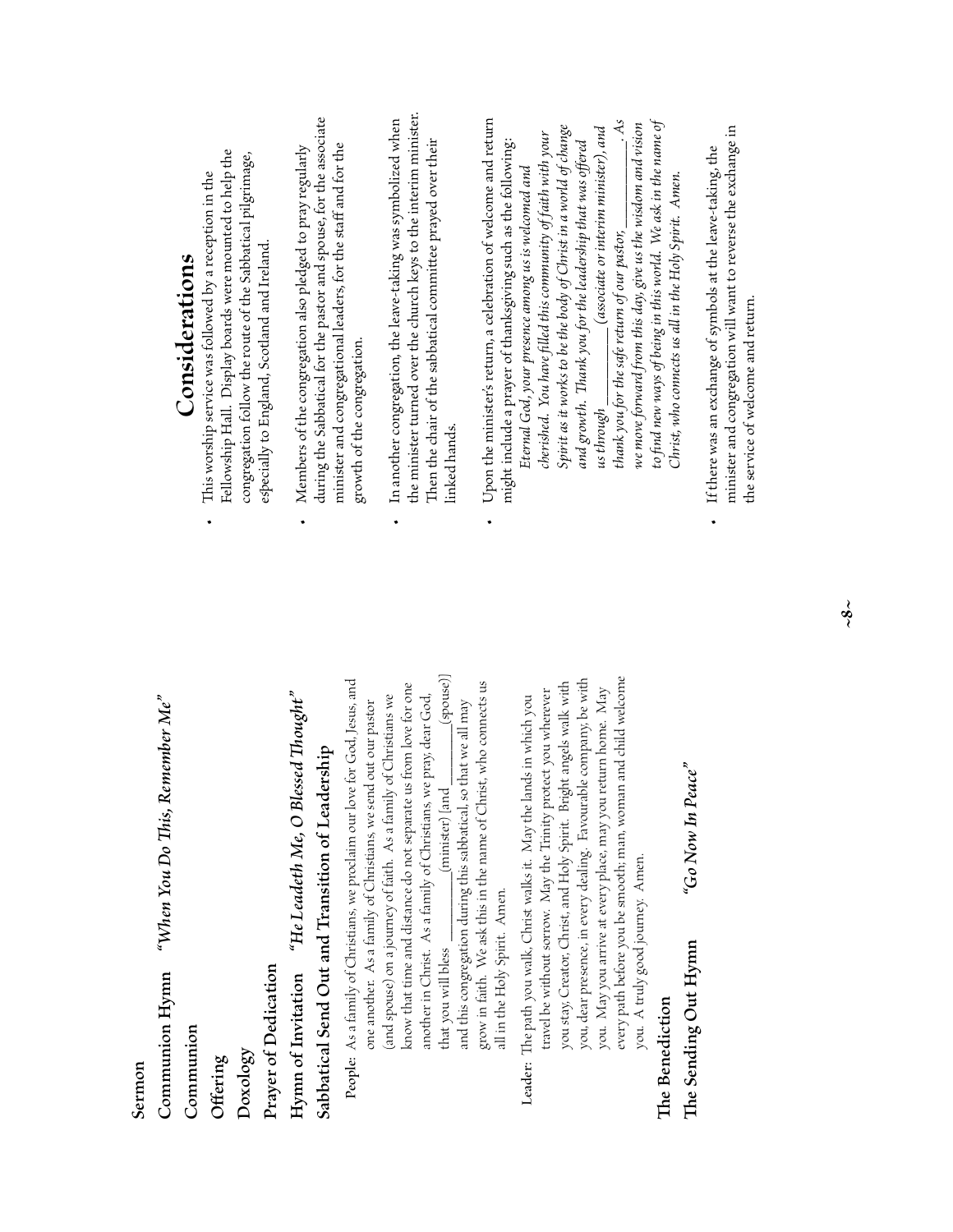# Resources

### **Books**

- Bullock, Richard and Bruesehoff, Richard J. *Clergy Renewal: The Alban Guide to Clergy Sabbatical Planning*. The Alban Institute, 2000.
- Oswald, Roy M. and Kroeger, Otto. *Sabbatical Planning for Clergy and Congregations*. The Alban Institute, 1988. Out of print but available through Amazon.com.
- Sevier, Melissa Bane. *Journeying Toward Renewal: A Spiritual Companion for Pastoral Sabbaticals*. The Alban Institute, 2002.

### **Videos**

*Why You Should Give Your Pastor a Sabbatical*. Available from the Alban Institute.